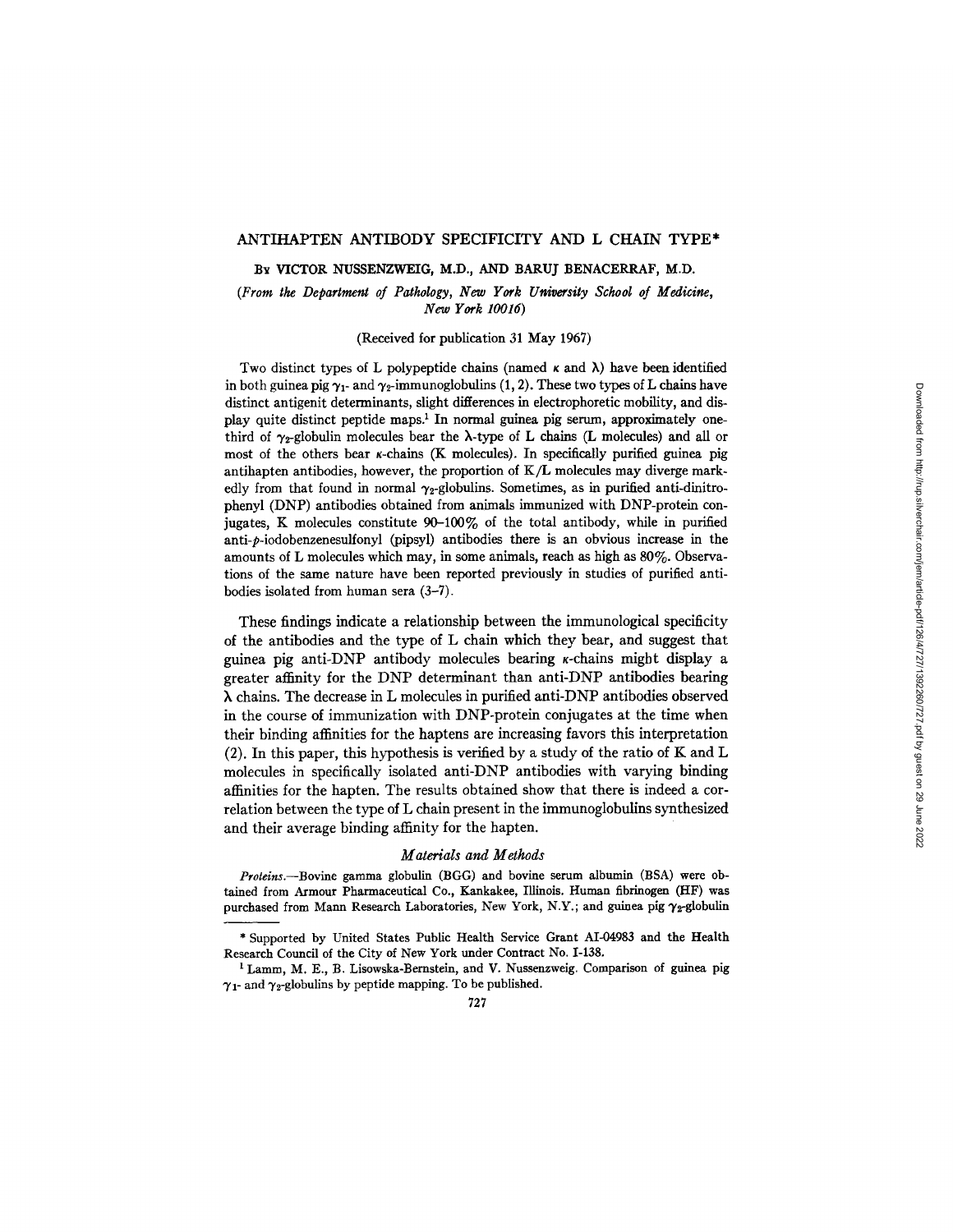from Pentex, Inc., Kankakee, Illinois. Guinea pig serum albumin (GPA) was prepared by starch block electrophoresis. Guinea pig  $\gamma_2$ -globulin was further purified by filtration through DEAE-cellulose as described in reference 8. Guinea pig  $\gamma_1$ -globulin was obtained from specifically purified guinea pig antihapten antibodies (anti-dinitrophenyl) by the methods described in reference 9. The F(ab)'<sub>2</sub> fragments of guinea pig  $\gamma_2$ -globulins were obtained by pepsin digestion as described in reference 10. Guinea pig purified L polypeptide chains were prepared as in reference 11.

*Other Reagents.--2,4-Dinitrophenol* (DNP-OH) was purchased from Mann Research Laboratories, New York, N. Y. and  $N_{\text{e}}=2.4$ -dinitrophenyl-L-lysine ( $\epsilon$ -DNP-L-lysine) was bought from Cyclo Chemical Co., Los Angeles. p-Iodobenzenesulfonyl (pipsyl) chloride and 1-fluoro-2,4~dinitrobenzene (DNFB) were obtained from K & K Laboratories, Plainview, New York. ¢-Aminocaproic acid (EACA) was obtained from Mann Research Laboratories. Pipsyl- $\epsilon$ -aminocaproic acid (pipsyl EACA) was synthesized by reacting pipsyl chloride with a 10-fold molar excess of EACA at  $\phi$ H 10 (carbonate buffer). The compound was crystallized by acidification of the reaction mixture. The crystallization was repeated three times.

Preparation of Conjugates.--DNP and pipsyl protein conjugates were prepared as described in reference 12, by reaction of DNFB or pipsyl chloride with the proteins under alkaline conditions, followed by extensive dialysis. Protein concentrations were determined by Kjeldahl analysis and in the case of DNP conjugates the degree of substitution was calculated from the absorbancy at 360 m $\mu$  ( $\epsilon_1$  cm, at 360 m $\mu$  was 17,400 for free  $\epsilon$ -DNP-L-lysine).

The degree of substitution of the pipsyl conjugates was not determined but was assumed to be high considering the relationship between the weight of pipsyl chloride and the proteins used. The following DNP conjugates were used:  $DNP_{44}$ -BSA,  $DNP_{59}$ -BGG,  $DNP_{150}$ -HF. The subscripts refer to the appropriate average number of haptens per molecules of the carrier.

*Immunization of Guinea Pigs.--Hartley-strain* guinea pigs were injected with doses of protein conjugates varying from 0.050 to 1 mg. The antigen solutions were emulsified with equal volumes of complete Freund's adjuvant (Difco Laboratories, Inc., Detroit) and injected into the four footpads (total volume  $0.4-0.6$  ml). In a few experiments, which will be indicated in the text, the animals were twice boosted intradermally at four sites in the skin with a total of 0.2-0.4 mg of antigen, during the 2nd and 3rd wk after immunization. Blood was collected at different intervals and the serum kept frozen without preservatives.

*Precipitation Reactions in Liquid Medium* (13).-The reactions were carried out in a total volume of 0.5 ml. Increasing amounts of antigen were added to a constant volume of antiserum. Reaction mixtures were incubated at 37°C for  $\frac{1}{2}$  hr and for 1 to 2 days at 4°C. Washed specific precipitates were dissolved at 0.02  $\mu$  lauryl sulfate and absorbancies read at 280 m $\mu$ . When DNP antigens were used, the dissolved precipitates were also read at  $360 \text{ m}\mu$ . In this case the amount of antibody precipitated could be calculated from the absorbancies of the total dissolved precipitate at 280  $\mu$  and the absorbancies of the DNP antigens at 360 m $\mu$ .

In the case of pipsyl antigens, the supematants of the precipitation reactions were tested for excess of antigen. The amounts of antibody precipitated were then calculated by subtracting the amount of antigen added from the total protein precipitated in the tubes where no excess antigen could be found in the supernatant.

*Purification of Antibody.*—Before starting the purification procedure, an amount of Na<sub>2</sub>ethylenediaminetetracetate required to obtain a final concentration of 0.01  $\mu$  was added to the immune serum. Anti-DNP antibodies were isolated by precipitation with DNP-HF followed by elution of the washed precipitate with 0.1  $\texttt{M}$ , DNP-OH in the presence of streptomycin sulfate (35 mg/ml) (12). Anti-pipsyl antibodies were precipitated with pipsyl-HF and eluted with pipsyl-EACA  $(2 \times 10^{-3} \text{ m})$  in the presence of streptomycin.

Labeling with <sup>131</sup>I.--Labeling of proteins with <sup>131</sup>I was carried out as described in reference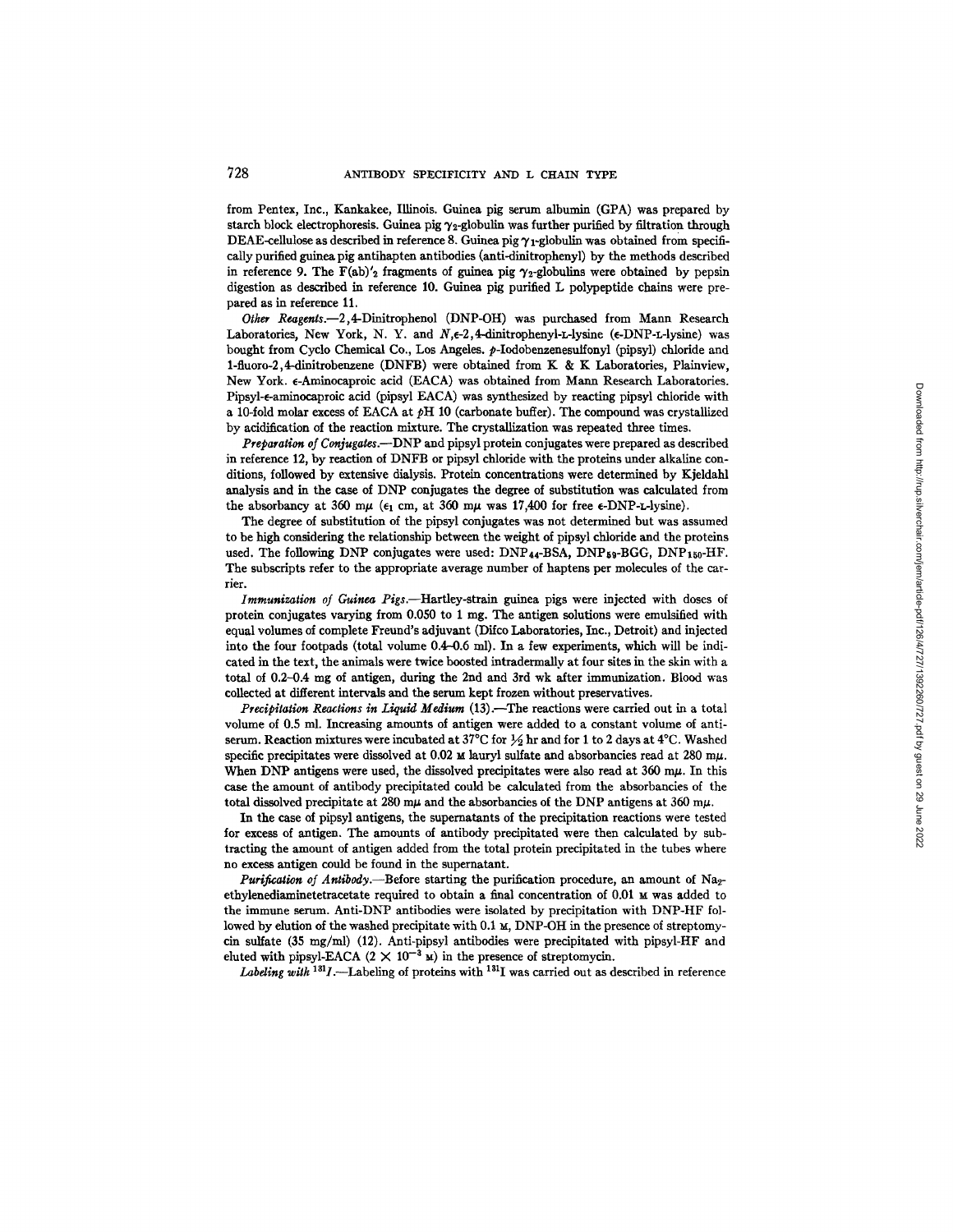14. To 1 mg of protein sample in a carbonate buffer  $\beta$ H 10, was added 0.1 ml of a solution containing 2.5  $\mu$ c of Na<sup>131</sup>I in a mixture containing 0.025 ml of a solution of I<sub>2</sub> in KI (I<sub>2</sub>, 1.23, and KI, 1.57 mg/ml). The specific activity of the protein was approximately  $2-3\times10^5$  cpm/ mg.

*Measurement of Antibody Binding Affinity*  $(K_0)$  by Fluorescence Ouenching.—The technique of titration and methods of calculation used are described in detail by Eisen and Siskind (15). In the present work, titrations were performed under the conditions described in reference 16, and  $K_0$  calculated assuming a  $Q_{\text{max}}$  of 100%, which was shown in the case of anti-DNP guinea pig antibodies to be the value which agrees best with equilibrium dialysis measurements.

*Rabbit Antisera.--Antlsera* containing high levels of antibodies against L chains were obtained by immunizing rabbits with guinea pig L chain as described in reference 1. These, antisera were made specific against X-chain-bearing molecules (L molecules) by specific absorption with purified anti-DNP guinea pig antibodies isolated from animals hyperimmunized with DNP59-BGG, which contain only K molecules. Other antisera specifically directed against guinea pig L molecules could also be obtained by similar absorption of sera from rabbits immunized with whole  $\gamma_{\hat{x}}$ -globulins or their pepsin digested fragment F(ab)<sub>2</sub> (8). These antisera, however, contained lower concentrations of anti-L molecules, and for this reason were very seldom used.

Rabbit antisera specifically directed against Fc fragments of guinea pig  $\gamma_1$ - and  $\gamma_2$ -globulins were prepared as follows:

(a) Anti-Fc  $\gamma_1$ : Rabbits were injected with the purified  $\gamma_1$ -globulin or with crystals obtained after papain digestion of  $\gamma_1$ -globulin (17). 1-2 mg of proteins incorporated in complete Freund's adjuvant were injected into the footpads (total volume 1.6 ml). Several bleedings were taken after 6 wk and the antisera were then absorbed with purified  $\gamma_2$ -globulin.

(b) Anti-Fc  $\gamma_2$ : These antisera were obtained by immunizing rabbits with DEAE purified normal  $\gamma_2$ -globulin. The animals were injected in the footpads with 1 mg of protein in complete Freund's adjuvant (total volume 1.6 ml) and bled 6 wk later. Their sera were then absorbed with  $F(ab)_2$  fragments.

The rabbit antisera against Fc  $\gamma_1$  and Fc  $\gamma_2$  were tested for specificity by precipitation reactions with purified  $\gamma_1$ - and  $\gamma_2$ -globulin labeled with <sup>181</sup>I.

The anti-Fc  $\gamma_1$ -antiserum precipitated approximately 85% of the purified  $\gamma_1$ -globulin preparation and 0 to 1% of the  $\gamma_2$ -preparation. The anti-Fc  $\gamma_2$ -antiserum precipitated approximately 95% of the  $\gamma_2$ -globulin and 10% of the purified  $\gamma_1$ -globulin preparation (this 10%) precipitation is due to contamination with  $\gamma_2$ -globulins present to some degree in all our preparations of  $\gamma_1$ -globulin).

A rabbit antiserum directed against guinea pig  $\gamma_M$ -globulin was a gift of Dr. Ruben Binaghi, College de France, Paris.

*Measuremen~ of the Percentage of L Molecules in ths Purified Immunoglobulin Preparalions.--*  This measurement was made by specific precipitation of these  $1^{31}I$ -labeled proteins by antisera directed against L molecules. The reaction was carried out in the antibody excess zone. An aliquot of the labeled protein was brought to 0.2 ml with saline and usually 0.3 ml of the antiserum was added. After an incubation of 30 min at  $37^{\circ}$ C and 1 day at  $4^{\circ}$ C, the precipitates were washed three times with cold saline and then dissolved and brought to the original volume with  $0.1 \text{ N KOH}$ . The percentage of labeled protein precipitated was calculated by comparing the total number of counts in the tubes before the washings of the precipitate, with the total number of counts in the washed precipitate after it had been dissolved in KOH. All measurements were made in a well-type gamma counter.

Two types of controls were included for each measurement. They consisted of mixtures of the labeled protein with normal rabbit serum and with a rabbit antiserum against  $F(ab)'_2$ fragments of guinea pig  $\gamma_2$ -globulin in the antibody excess zone. The percentage of globulin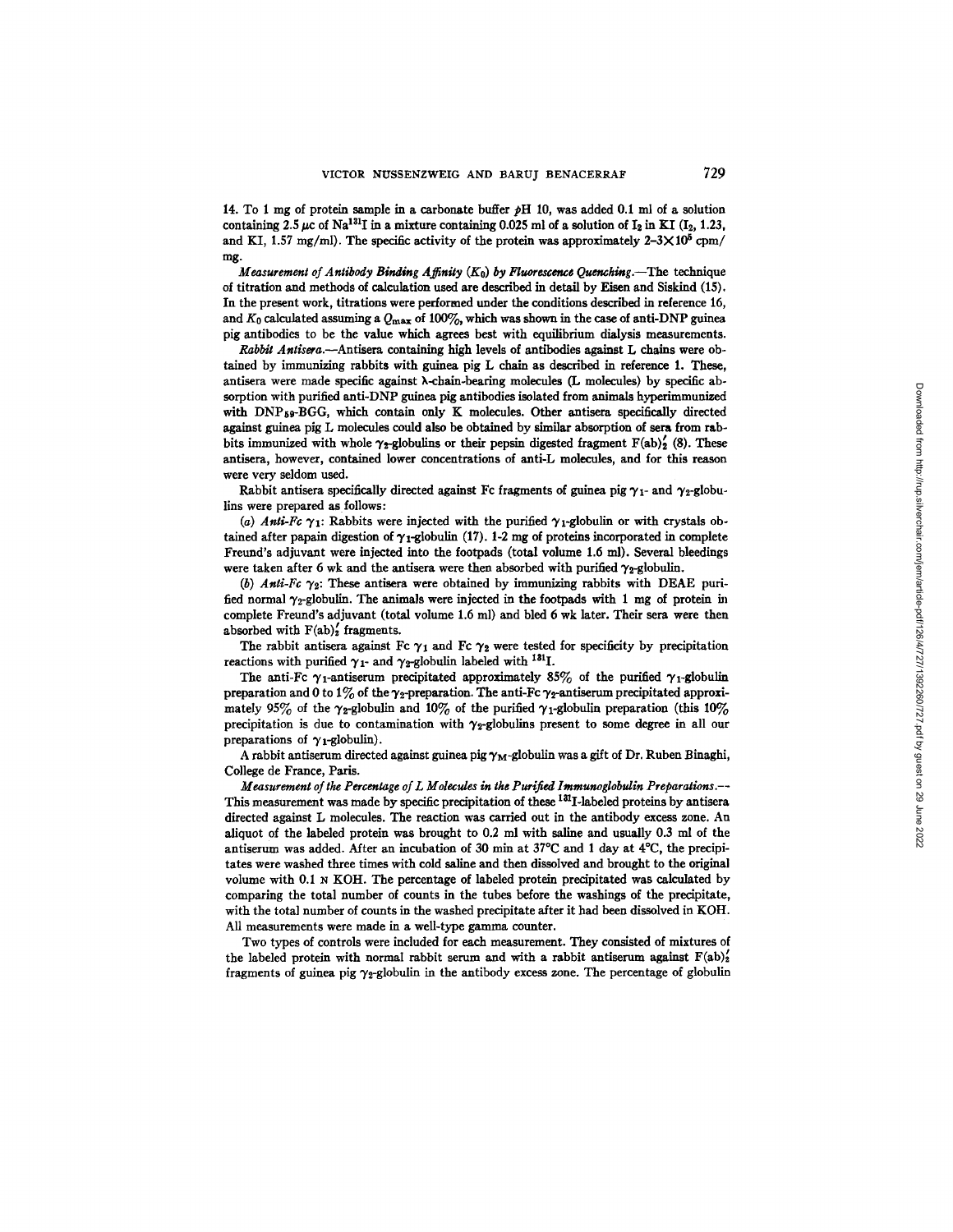precipitated by the normal rabbit serum  $(0-3\%)$  was subtracted from the percentage values obtained with the specific antisera. The anti-F(ab)<sup>2</sup> antiserum precipitates both  $\gamma_1$ - and  $\gamma_2$ -globulins and was employed to evaluate the total amount of these two immunoglobulins present in each preparation. The anti-F(ab) $'_{2}$  antiserum precipitated approximately 95% of every preparation used.

No purified antibody preparations which were studied contained  $\gamma_M$ -globulin in appreciable amounts. This was verified in two independent ways. The technique of double diffusion in agar gel (Ouchterlony technique), was employed with many samples of purified antibody using a rabbit anti- $\gamma_M$  serum. Furthermore, these preparations were also precipitated by the specific antisera directed against the Fc fragments of both  $\gamma_1$  and  $\gamma_2$  globulins; these combined antisera precipitated 90-110% of the preparations.

| <b>LABLE</b> |  |
|--------------|--|
|--------------|--|

*Percentage of L Molecules in Anti-DNP Antibodies Purified from Sera of Guinea Pigs Immunized with Different Doses of DNP<sub>b9</sub>-BGG and Bled at Various Times after the Immunization\** 

| Dose of antigen | Time after<br>immunization | Anti-DNP antibody<br>in serum | Percentage of L<br>molecules in purified<br>anti-DNP antibody | $K_0$ ( $\times$ 10 <sup>-5</sup> ) |
|-----------------|----------------------------|-------------------------------|---------------------------------------------------------------|-------------------------------------|
| mg              | days                       | mg/ml                         |                                                               | liters.mole                         |
| 0.05            | 7                          | ND‡                           | 17.1                                                          |                                     |
|                 | 10                         | 0.49                          | 5.7                                                           |                                     |
|                 | 14                         | 2.50                          | 1.1                                                           | 12                                  |
|                 | 29                         | 5.10                          | 0.3                                                           | 430                                 |
| 1.00            | 7                          | ND‡                           | 18.4                                                          |                                     |
|                 | 10                         | 0.56                          | 6.9                                                           |                                     |
|                 | 14                         | 2.00                          | 3.3                                                           | 3.2                                 |
|                 | 29                         | 2.40                          | 2.6                                                           | 7.1                                 |

\* 10 animals were injected for each dose of antigen and at several times after immunization they were individually bled and pools prepared by mixing equal volumes of each serum. Not done because amounts of antibody were too small.

# **RESULTS**

A. Variation of the K/L Relationship in Purified Anti-DNP Antibodies During *the Course of Immunization.--Guinea* pigs, immunized with 1 mg of highly conjugated DNP-BGG in complete or incomplete Freund's adjuvant and boosted intradermaUy during the 2nd and 3rd wk with 0.2-0.4 mg of the antigen in saline were shown to synthesize at the end of 4 wk, anti-DNP antibodies bearing almost exclusively the K type of L chain  $(2)$ . Experiments were carried out in order to verify if the immunization schedule and the dose of antigen could influence this preferential late synthesis of anti-DNP antibody molecules of the K type. Guinea pigs were immunized with different doses of  $\text{DNP}_{59}$ -BGG (0.05 mg and 1 mg) incorporated in complete Freund's adjuvant. 0.4 ml of an emulsion containing the antigen was injected into the four footpads and the animals were bled at different times after the injection.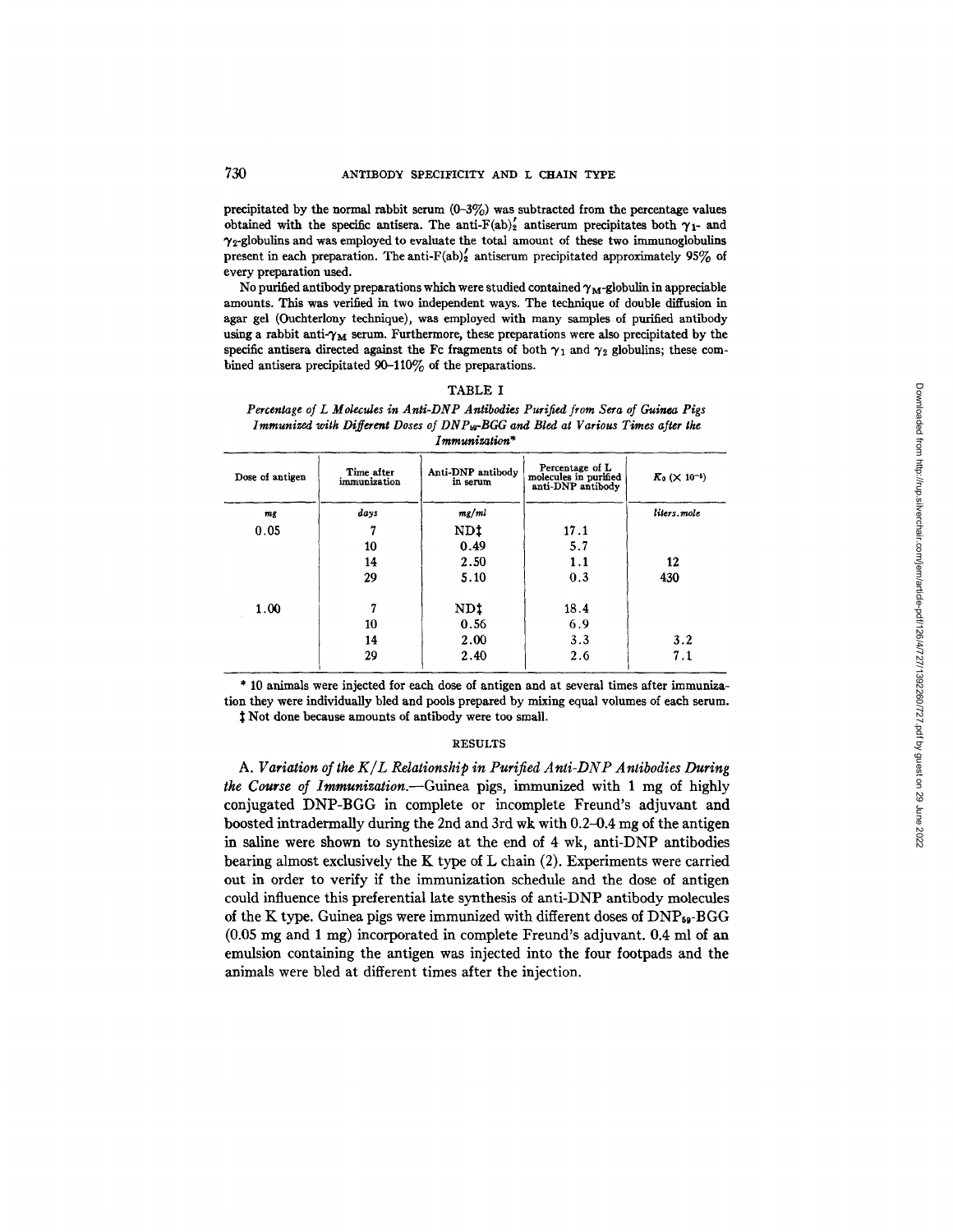It can be seen (Table I) that 1 month after immunization both groups of animals had synthesized anti-DNP antibodies containing a very small amount of L molecules. Early antibodies, however, contained a much higher percentage of L molecules. It is also apparent that, between the 7th and 14th day, while serum levels of anti-DNP antibodies were rising sharply, the relative concentration of L molecules diminished progressively. Another interesting observation is that the total amount of antibody synthesized until the 14th day did not differ much for the animals injected with 0.05 or 1 mg of the antigen. In contrast, at the end of 4 wk, the serum of animals which received the smaller dose of antigen not only contained a significantly higher concentration of anti-DNP antibodies but also had much higher binding affinity for the hapten.

B. Affinity of Anti-DNP Antibodies and Concentration of L Molecules.—As mentioned previously, the preponderance of K molecules in anti-DNP antibodies suggested that these molecules might have a greater binding affinity for the DNP hapten than L antibody molecules. An attempt was therefore made to study this problem. Unfortunately, the most direct approach, which would be the physical separation of K and L molecules from a mixed antibody population and the measurement of their binding affinities was not feasible because these two types of molecules have similar physicochemical properties. For this reason, it was decided instead to fractionate anti-DNP antibodies according to their degree of affinity for the hapten and then study the K/L ratio of the antibody in each one of these fractions. The fractionation of antibody into populations showing decreasing binding affinities for the hapten was accomplished by the method described by Eisen and Siskind (15). Antisera which had been previously studied for their content in antihapten antibody by quantitative precipitation, were incubated with a small amount of antigen, far into the antibody excess zone. After incubation at 37°C for  $\frac{1}{2}$  hr and 4°C overnigbt, the sera were centrifuged, the precipitates collected, and to the supernatants were added another small aliquot of antigen. This fractional precipitation of antibody was repeated until no more precipitation was obtained. For the last precipitations the incubation at 4°C was prolonged from 5 up to 10 days to facilitate precipitation. The precipitates obtained were washed with cold saline, and the antihapten antibodies eluted using the appropriate reagent. The purified antibodies obtained by fractional precipitation showed, as expected, a progressive decrease in binding affinity for the hapten and they were then studied for their L chain type by precipitation with specific antisera. Experiments of this type were performed on several pools of antisera as described in detail below:

1. Fractional precipitation of anti-DNP<sub>44</sub>-BSA antisera: 18 guinea pigs (700) g) were injected with 1 mg of DNP<sub>44</sub>-BSA incorporated in complete Freund's adjuvant. Six animals were each bled to death at 11 days, 14 days, and 28 days after the immunization. The anti-DNP antibody was purified from allquots of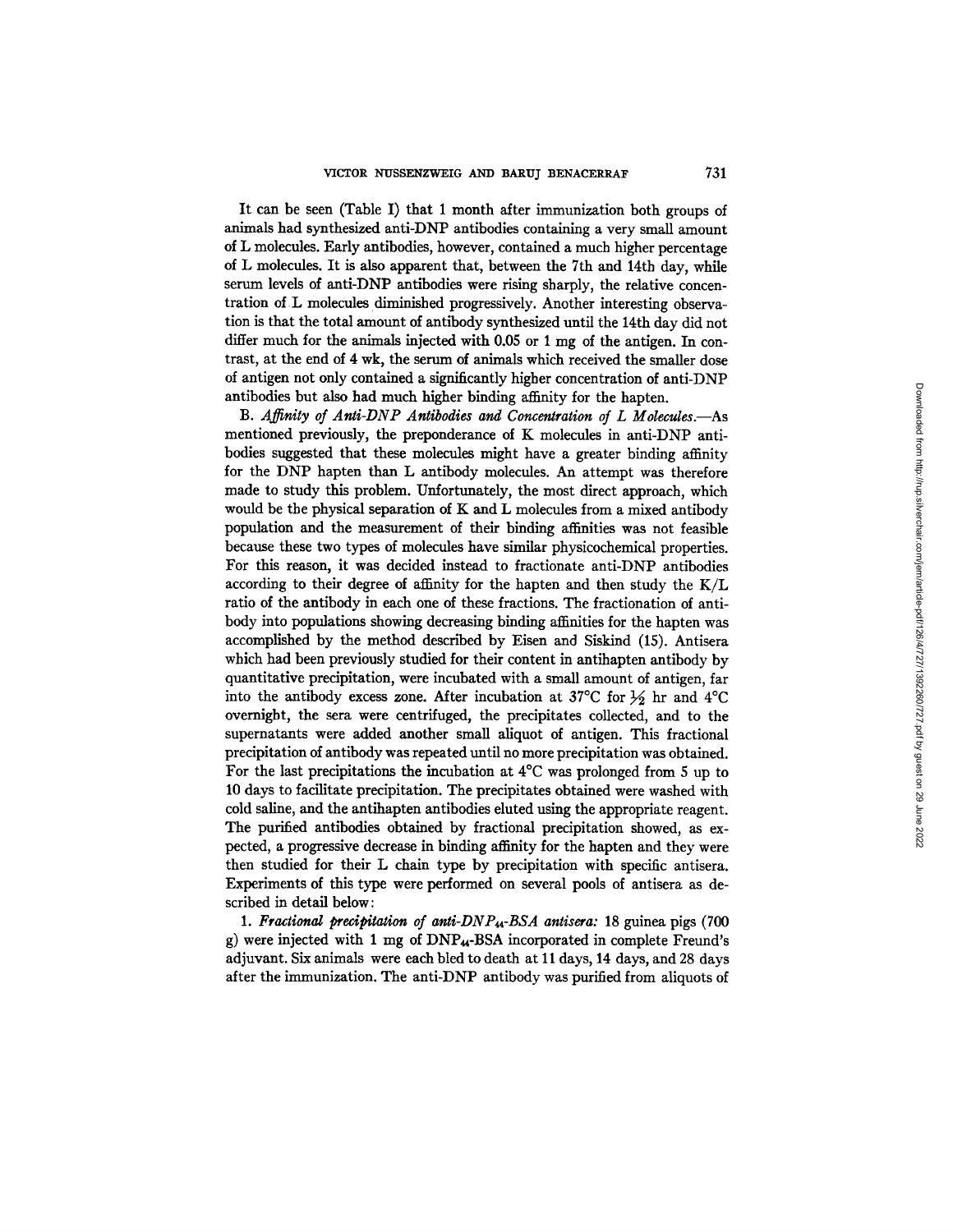these individual sera; then the average binding affinities for  $\epsilon$ -DNP-L-lysine were measured by fluorescence quenching and the percentages of L molecules determined by specific precipitation. The results are shown in Table II. It can be seen that the concentration of anti-DNP antibody doubled in the serum of these animals from the 11th to the 14th day. Furthermore, the binding affinity increased from the 14th to the 28th day. No clear correlation was noticed be-

| Antibody Binding Affinities $(K_0)$ for $\epsilon$ -DNP-L-Lysine and Percentage of L Molecules in |  |
|---------------------------------------------------------------------------------------------------|--|
| Purified Anti-DNP Antibodies Isolated from Guinea Pigs Immunized with 1 mg of                     |  |
| DNP <sub>u</sub> -BSA and Bled at Various Times after the Immunization                            |  |

| Days after<br>immunization | Ident.                  | $% L$ molecules<br>in purified anti-<br>DNP antibody | $K_0$ ( $\times$ 10 <sup>-5</sup> ) | Mean $K_0$ | Totallanti-DNP<br>antibody in<br>pooled sera* |
|----------------------------|-------------------------|------------------------------------------------------|-------------------------------------|------------|-----------------------------------------------|
|                            |                         |                                                      | liters/mole                         |            | mg/ml                                         |
| 11                         | 1                       | 9.2                                                  | 3.7                                 |            |                                               |
|                            | $\mathbf 2$             | 9.0                                                  | 5.7                                 |            |                                               |
|                            | $\overline{\mathbf{3}}$ | 14.1                                                 | 2.2                                 | 3.3        | 0.63                                          |
|                            | $\frac{4}{5}$           | 12.1                                                 | 2.2                                 |            |                                               |
|                            |                         | 6.6                                                  | 2.7                                 |            |                                               |
| 14                         | 6                       | 5.8                                                  | 3.6                                 |            |                                               |
|                            | $\overline{7}$          | 5.1                                                  | 3.6                                 |            |                                               |
|                            | 8                       | NDt                                                  | 5.7                                 | 4.2        | 1.3                                           |
|                            | 9                       | 4.8                                                  | 4.7                                 |            |                                               |
|                            | 10                      | 7.5                                                  | 3.4                                 |            |                                               |
| 28                         | 11                      | 6.4                                                  | 14.0                                |            |                                               |
|                            | 12                      | ND‡                                                  | 5.9                                 |            |                                               |
|                            | 13                      | 6.6                                                  | 5.0                                 | 8.0        | 1.2                                           |
|                            | 14                      | 7.4                                                  | ND‡                                 |            |                                               |
|                            | 15                      | 15.6                                                 | 3.3                                 |            |                                               |
|                            | 16                      | 11.8                                                 | 1.2                                 |            |                                               |

\* Equal volumes of serum were pooled for quantitative precipitation reaction.

;~ ND, **not done.** 

tween the average binding affinity for the DNP-hapten and the percentage of L molecules in these individual antibodies, probably because of their relatively similar average affinities, and the considerable heterogeneity to be expected in these unfractionated preparations.

Studies were then made on fractions obtained from pooled sera from these animals. The anti-DNP antibodies in three different pools were fractionated by repeated additions of small amounts of DNP-HF, each addition amounting to about 10 % of what was required for total precipitation of the antibody. The antibodies in each precipitate were isolated; their binding affinities were meas-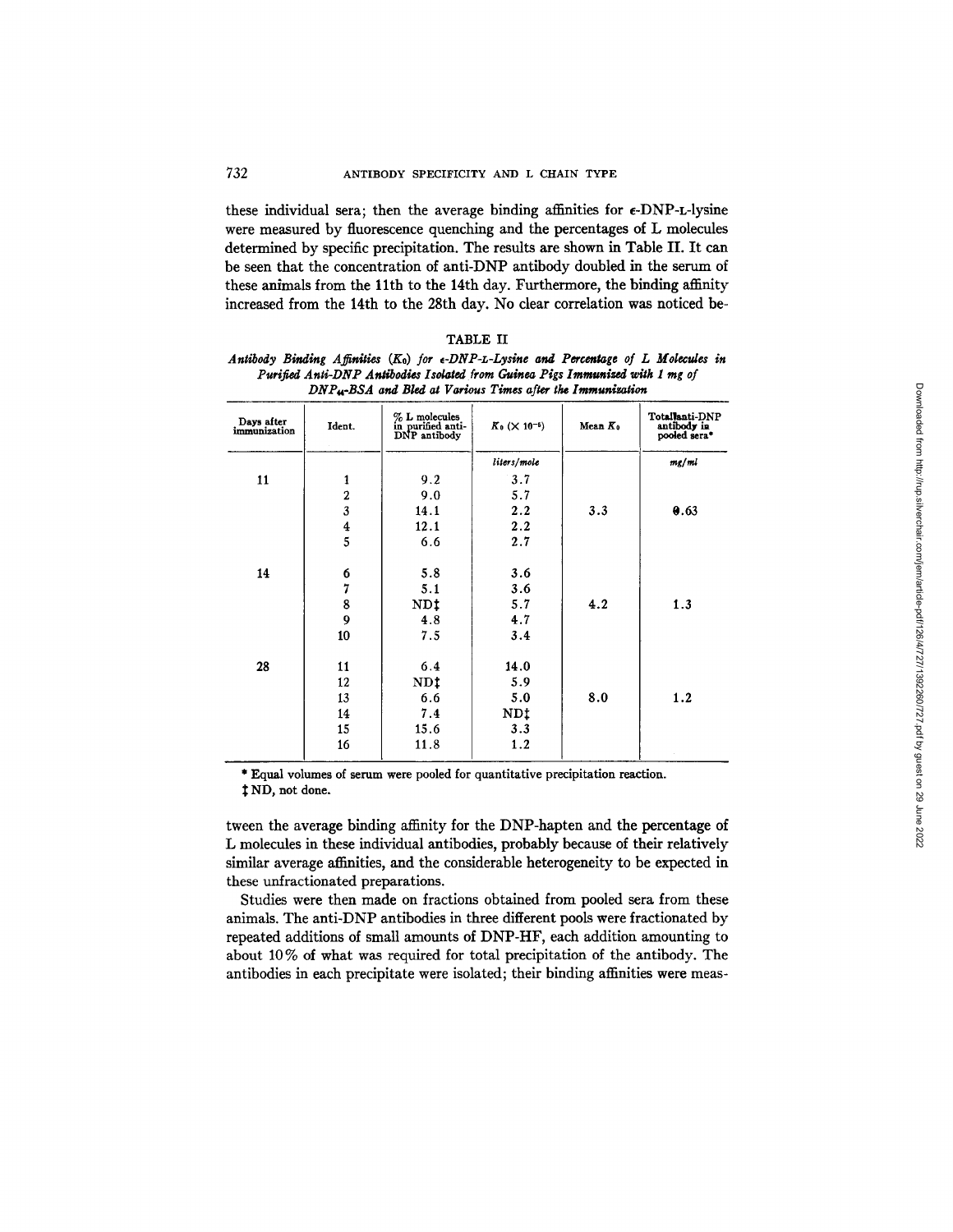## TABLE III

## *Binding Affinities for e-DNP-L Lysine*  $(K_0)$  *and Percentage of L Molecules in Fractions of Ang-DNP Antibodies Isolated from Sera of Guinea Pigs Bled og Several Internals of Time after Immunization with DNP<sub>44</sub>-BSA*

|                       |                         | Properties of anti-DNP antibody obtained |                              |                                     |                              |
|-----------------------|-------------------------|------------------------------------------|------------------------------|-------------------------------------|------------------------------|
| Ident.                | Fraction No.*           | Mg in fraction                           | Percentage of L<br>molecules | $K_0$ ( $\times$ 10 <sup>-5</sup> ) | Heterogeneity<br>index $(a)$ |
|                       |                         |                                          |                              | liter/mole                          |                              |
| Pool A, 11 days after | 1                       | 2.2                                      | 2.6                          | 56.0                                | 0.59                         |
| immunization          | $\overline{2}$          | 2.3                                      | 5.1                          | 8.7                                 | 0.52                         |
|                       | 3                       | 2.2                                      | 4.6                          | 9.8                                 | 0.60                         |
|                       | $\overline{\mathbf{4}}$ | 2.1                                      | 6.3                          | 6.0                                 | 0.58                         |
|                       | 5                       | 2.2                                      | 7.0                          | 4.0                                 | 0.63                         |
|                       | 6                       | 1.4                                      | 8.2                          | 4.5                                 | 0.62                         |
|                       | $\overline{7}$          | 1.5                                      | 12.2                         | 1.6                                 | 0.56                         |
|                       | 8                       | 1.1                                      | 11.7                         | 2.0                                 | 0.56                         |
| Pool B, 14 days after | 1                       | 1.5                                      | 0.6                          | 23.0                                | 0.37                         |
| immunization          | $\overline{2}$          | 2.2                                      | 3.5                          | 14.0                                | 0.53                         |
|                       | 3                       | 1.9                                      | 3.9                          | 13.0                                | 0.46                         |
|                       | $\overline{\mathbf{4}}$ | 2.0                                      | 3.6                          | 13.0                                | 0.55                         |
|                       | 5                       | 2.2                                      | 3.6                          | 8.9                                 | 0.52                         |
|                       | 6                       | 1.9                                      | 4.5                          | 6.8                                 | 0.52                         |
|                       | 7                       | 1.8                                      | 4.2                          | 6.0                                 | 0.53                         |
|                       | 8                       | 1.8                                      | 5.8                          | 5.3                                 | 0.55                         |
|                       | 9                       | 1.5                                      | 6.1                          | 4.3                                 | 0.58                         |
|                       | 10                      | 1.4                                      | 7.3                          | 3.4                                 | 0.57                         |
|                       | 11                      | 1.6                                      | 8.1                          | 2.2                                 | 0.64                         |
|                       | 12                      | 0.9                                      | 10.8                         | 1.4                                 | 0.56                         |
| Pool C, 28 days after | 1                       | 1.5                                      | 1.4                          | 250.0                               | 0.21                         |
| immunization          | $\overline{a}$          | 1.9                                      | 2.8                          | 40.0                                | 0.32                         |
|                       | 3                       | 2.2                                      | 2.6                          | 28.0                                | 0.23                         |
|                       | 4                       | 2.0                                      | 3.4                          | 12.5                                | 0.39                         |
|                       | 5                       | 1.9                                      | 3.9                          | 13.0                                | 0.53                         |
|                       | 6                       | 1.9                                      | 4.8                          | 8.0                                 | 0.51                         |
|                       | $\overline{7}$          | 1.7                                      | ND:                          | <b>NDt</b>                          | ND <sub>1</sub>              |
|                       | 8                       | 1.7                                      | 8.7                          | 5.3                                 | 0.56                         |
|                       | 9                       | 2.2                                      | 10.0                         | 4.2                                 | 0.62                         |
|                       | 10                      | 1.1                                      | 12.5                         | 3.0                                 | 0.60                         |
|                       |                         |                                          |                              |                                     |                              |

\* Fractions obtained by successive additions of small amounts of DNP-HF. Each addition consisted of 0.025 mg of antigen per milliliter of pooled serum. The recovery of antihapten antibody in every pool was  $50-70\%$  of the amount present in serum and determined by quantitative precipitation.

 $$1$  ND, not done.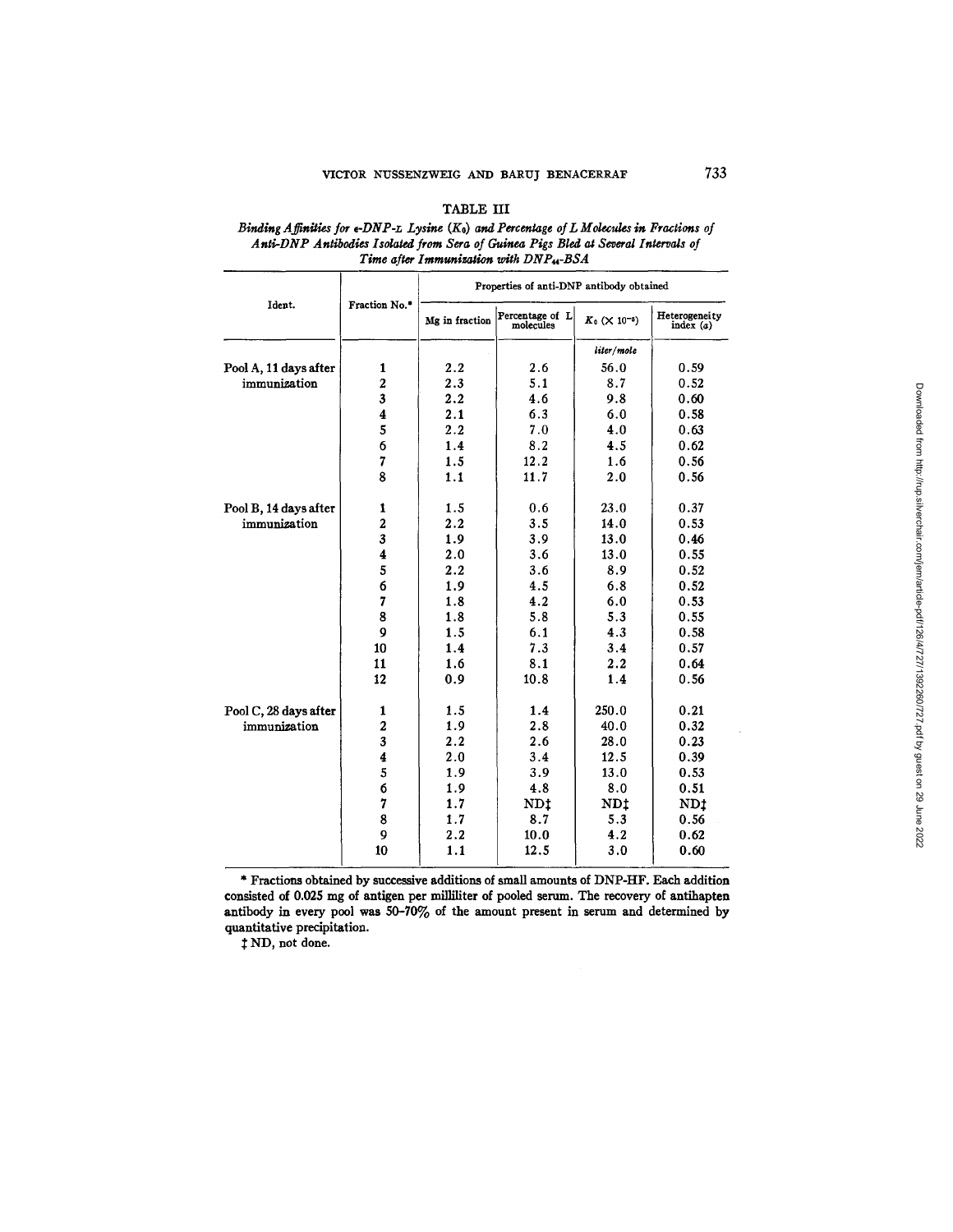ured; and the percentages of L molecules in the preparations were determined. The results are shown in Table III and Fig. 1. Purified anti-DNP antibodies isolated from successively formed precipitates show decreasing binding affinities for the hapten and at the same time display increasing concentrations of L



FIG. 1. Fluorescence quenching by  $\epsilon$ -DNP-L-lysine of purified anti-DNP antibody fractions isolated **from pooled sera** of guinea pigs immunized with DNP44-BSA, and bled 14 days after immunization. See text for procedural details.



FIG. 2. Relationship between binding affinities  $(K_0)$  for  $\epsilon$ -DNP-L-lysine and percentage of L molecules in fractions of anti-DNP antibodies obtained from sera of guinea pigs bled **at several** intervals of time after immunization with DNP44-BSA. The data plotted correspond to those shown in Table III. For procedural details, see text.

molecules. From the curve in Fig. 2, it appears that when the binding affinities  $(K_0)$  for  $\epsilon$ -DNP-L-lysine reach 10<sup>7</sup> liters/mole the percentages of L molecules in the antibody populations become minimal.

The inverse relationship between the percentage of L molecules and the binding affinity of anti-DNP antibodies for the hapten was also confirmed by studies of the L chain composition of individual anti-DNP antibody preparations selected for their widely different affinities and obtained by immunizing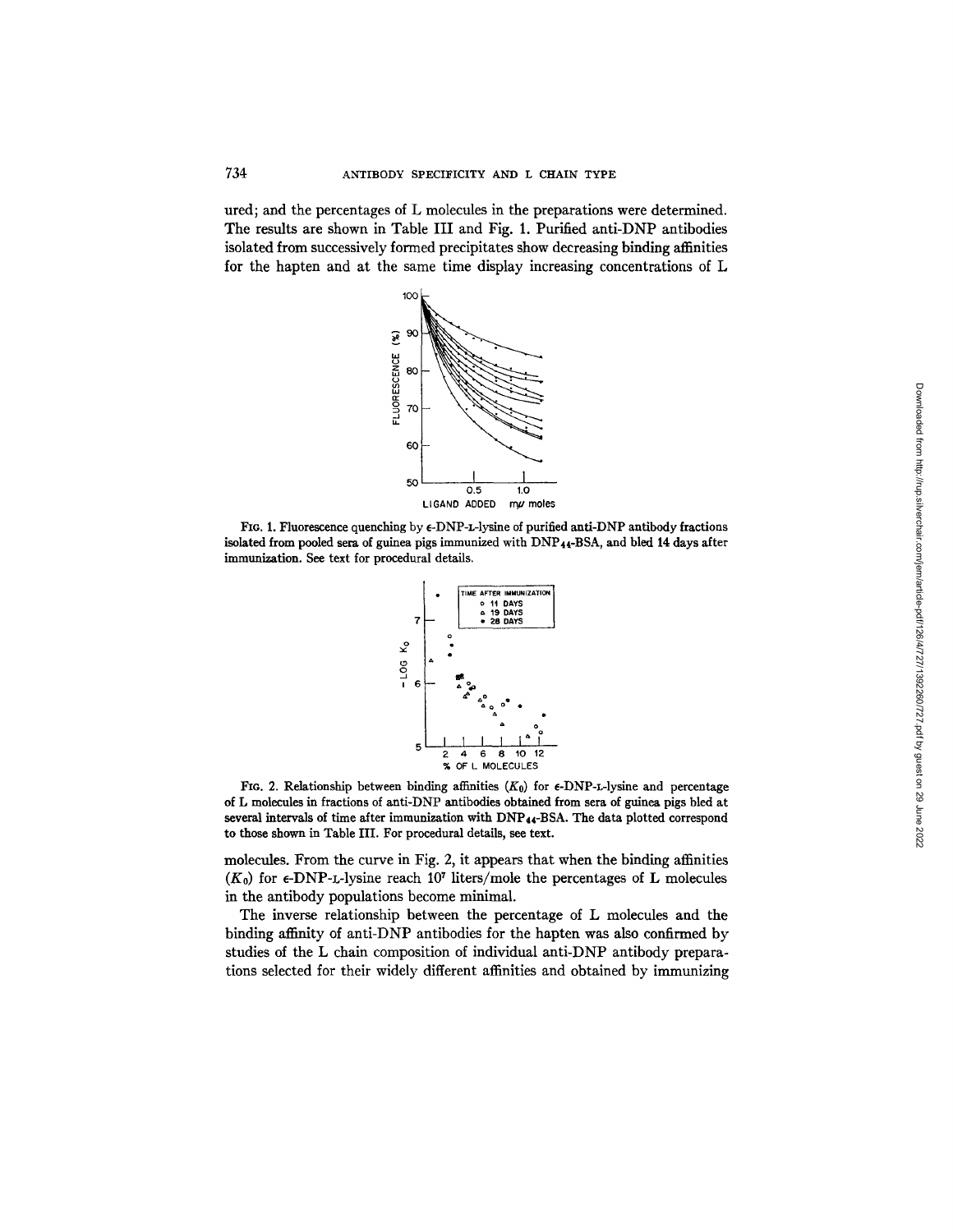guinea pigs with various doses of different DNP-protein conjugates (Table IV). Anti-DNP-BGG antibodies late in the course of immunization and anti-DNP-GPA antibodies synthesized by guinea pigs immunized with low doses of antigen (0.05 mg) show, in general, average binding affinities for  $\epsilon$ -DNP-Llysine 10<sup>7</sup> or higher and contained less than 1% of molecules bearing  $\lambda$ -chains. In contrast, the antibodies produced by guinea pigs immunized with 1 mg of DNP-OVA or DNP-BSA had a higher concentration of L molecules and average binding affinities for the same hapten generally between  $10<sup>5</sup>$  and  $10<sup>6</sup>$  liters/mole.

*2. Fractional precipitation of anti-pipsyl BGG or anti-pipsyl BSA antisera:* In contrast with guinea pig anti-DNP antibodies which have a very low percentage of L molecules, anti-pipsyl antibodies may contain a higher ratio of molecules bearing  $\lambda$ -chains than normal  $\gamma$ -globulins.

#### TABLE IV

*Effect of Carrier on Affinity for e-DNP-z-Lysine and on L Chain Composition of Guinea Pig Purified Anti-DNP Antibodies Obtained 4 wk after Immunization\** 

| Carrier protein | Immunizing dose | $K_0$ ( $\times$ 10 <sup>-6</sup> ) | % of L molecules |
|-----------------|-----------------|-------------------------------------|------------------|
|                 | mg              | liters/mole                         |                  |
| <b>BGG</b>      | 0.05            | 430                                 | $\leq$ 1         |
| <b>BGG</b>      | 1.00            | 55                                  | $\leq$ 1         |
| <b>GPA</b>      | 0.05            | >100                                | $\leq$ 1         |
| <b>OVA</b>      | 1.00            | 22                                  | $2 - 8$          |
| <b>BSA</b>      | 1.00            | 4.9                                 | $5 - 12$         |

\* These data summarize many unpublished observations, as well as the results of experiments included in previous papers (2, 16).

In the following experiments, advantage was taken of the observation that guinea pig anti-pipsyl antibodies cross-react extensively with DNP antigens<sup>2</sup> to investigate the relationship between the type of L chain in the anti-pipsyl antibodies and their ability to cross-react with DNP.

Anti-pipsyl antibodies can be separated into two distinct populations by specific precipitation first with the cross-reacting DNP antigen, followed by the homologous antigen. One such experiment in which the percentage of L molecules was determined in these distinct populations of antibodies from a pool of anti-pipsyl antibody is shown in Table V. An anti-pipsyl BGG serum, which contained 3.85 mg of anti-pipsyl antibody per milliliter of serum, 26 % of which cross-reacted with DNP antigens, was used (Fig. 3). To a sample of this serum (pool A) an adequate amount of DNP-HF sufficient to precipitate all crossreacting antibodies was added. The sample was then incubated at 37°C for

 $2$  The opposite cross-reaction, i.e., of anti-DNP antibodies with pipsyl antigens, however, **is** extremely poor.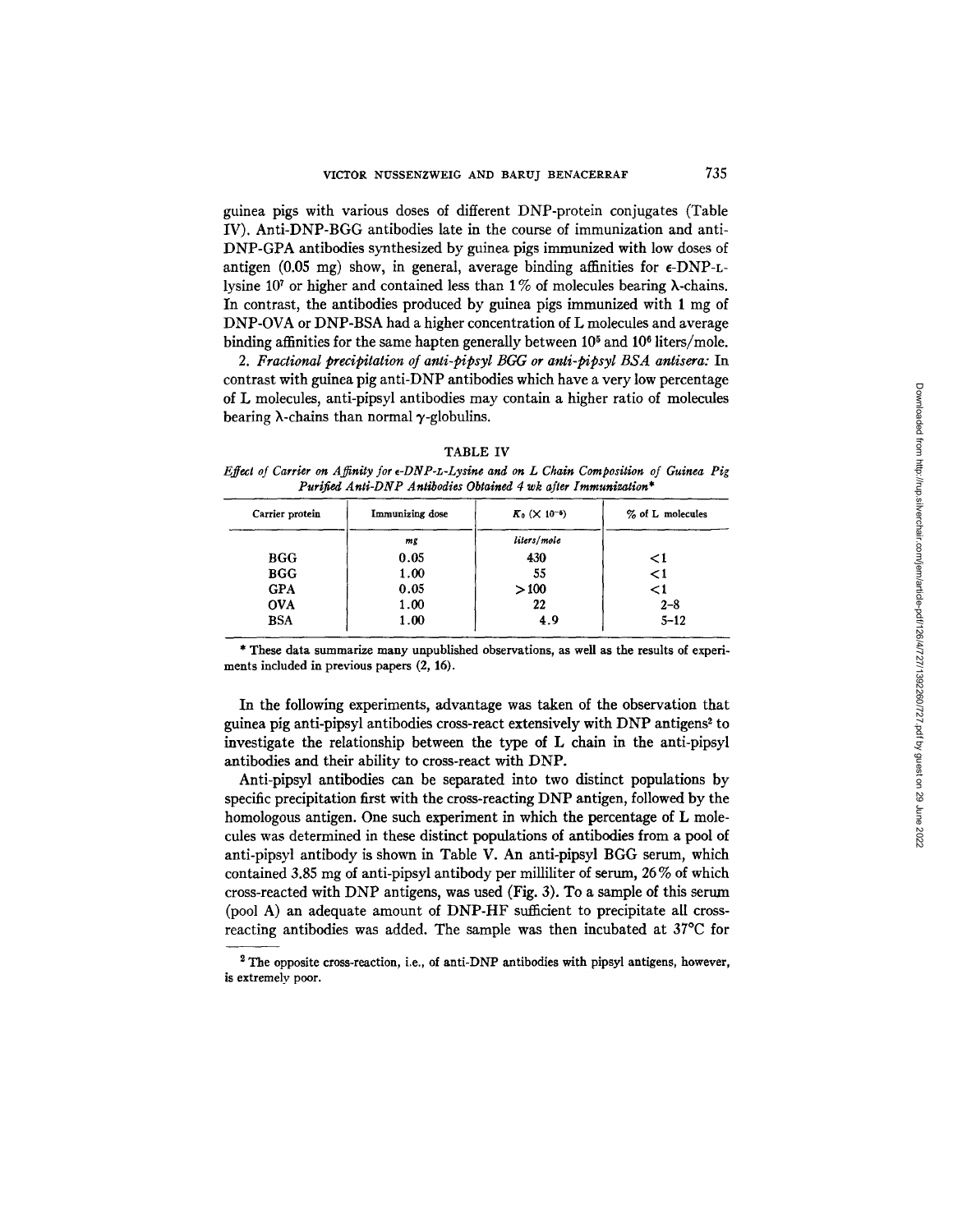| г<br>a.<br>н |  |
|--------------|--|
|--------------|--|

*Percentage of L Molecules in Fractions oJ Antihapten Antibodies Isolated from Pooled Sera from Guinea Pigs Immunized with 1 mg of Pipsyl-BGG* 

|         |          | Antibody recovered!  |       |                 |
|---------|----------|----------------------|-------|-----------------|
| Sample* | Fraction | Antigen              | Total | $% L$ molecules |
|         |          |                      | mg    |                 |
| A       | I        | DNP-HF               | 0.91  | 27              |
|         |          | $(0.250 \text{ mg})$ |       |                 |
|         | п        | Pipsyl-HF            | 1.33  | 68              |
|         |          | $(0.250 \text{ mg})$ |       |                 |
|         | III      | Pipsyl-HF            | 0.74  | 62              |
|         |          | $(0.250 \text{ mg})$ |       |                 |
| B       | I        | Pipsyl-HF            | 0.87  | 56              |
|         |          | $(0.125 \text{ mg})$ |       |                 |
|         | п        | Pipsyl-HF            | 1.28  | 57              |
|         |          | $(0.250 \text{ mg})$ |       |                 |
|         | Ш        | Pipsyl-HF            | 0.65  | 47              |
|         |          | $(0.250 \text{ mg})$ |       |                 |

\* 8 ml sample used, but data calculated in reference to 1 ml of antiserum.

:~ The total amount of anti-pipsyl antibody in this antiserum was 3.85 mg/ml. The recoveries of purified antibody were 77 and  $73\%$  in samples A and B. The amount of DNP cross-reacting antibody was 1.0 mg/ml, and the recovery 91%. The total amounts of L molecules recovered in fractions A and B were 1.61 and 1.54 mg/ml.

 $\frac{1}{2}$  hr and 4°C overnight. The precipitate obtained was separated by centrifugation and to the supernatant two successive aliquots of pipsyl-HF were added in order to precipitate the remaining non-cross-reacting antibodies. In this way three specific precipitates were obtained. Antibodies were next purified using pipsyl-EACA as during hapten, and their L chain type was analyzed. The



FIG. 3. Quantitative precipitation reaction of guinea pig anti-pipsyl-BGG antisera using **as**  antigen pipsyl-HF and DNP-HF.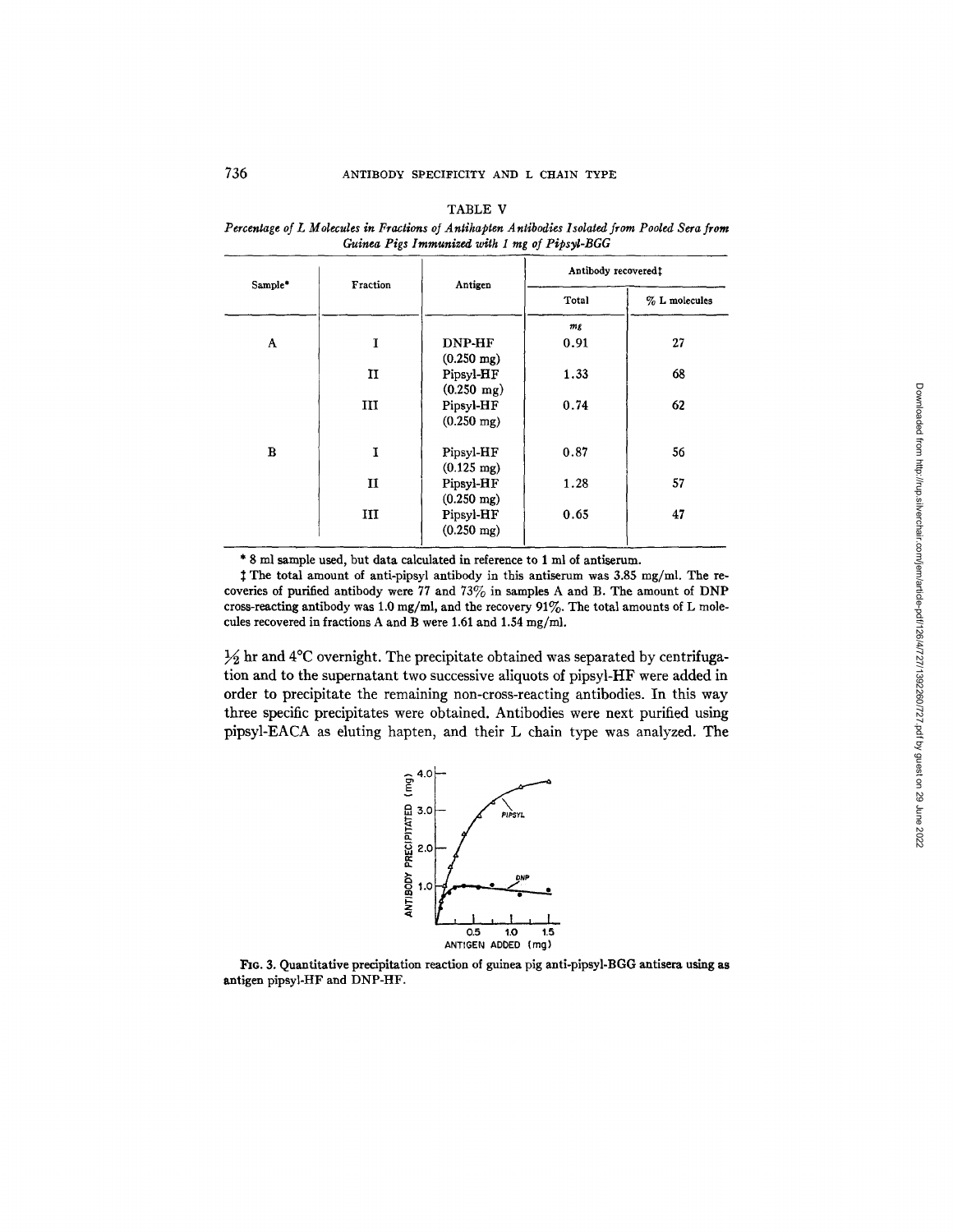concentration of L molecules found in the DNP-cross-reacting antibodies (27 %) was much lower than in the other two fractions of anti-pipsyl antibodies (68 and 62 %), as shown in Table V.

As a control for this experiment, another aliquot of the same pool of antipipsyl serum (pool B) was fractionated by addition of three successive aliquots of pipsyl-HF, and the antibodies purified and analyzed in the same way. The results obtained dearly differed from the previous ones, for the successively

|         | Fraction | Antigen                               | Antibody recovered: |               |
|---------|----------|---------------------------------------|---------------------|---------------|
| Sample* |          |                                       | Total               | % L molecules |
|         |          |                                       | $m_{\mathcal{E}}$   |               |
| A       | I        | <b>DNP-HF</b><br>$(0.250 \text{ mg})$ | 0.52                | 19            |
|         | п        | Pipsyl-HF<br>$(0.250 \text{ mg})$     | 0.40                | 50            |
|         | ш        | Pipsyl-HF<br>$(0.250 \text{ mg})$     | 0.16                | 50            |
| в       | I        | Pipsyl-HF<br>$(0.125 \text{ mg})$     | 0.36                | 42            |
|         | п        | Pipsyl-HF<br>$(0.250 \text{ mg})$     | 0.40                | 40            |
|         | ш        | Pipsyl-HF<br>$(0.250 \text{ mg})$     | 0.26                | 35            |

TABLE VI

**Percentage of L Molecules in Fractions of Antihapten Antibodies Isolated from Pooled Sera from** Guinea Pigs Immunized with 1 mg of Pipsyl-BSA

\* 7.3 ml samples used but data calculated in reference to 1 ml of antiserum.

The total amount of anti-pipsy] antibody in this antiserum was 1.6 mg/mL The recoveries of purified antibody were 68 and  $64\%$  in samples A and B. The amount of DNP crossreacting antibody was 0.57 mg/ml, and the recovery 91%. The total amounts of L molecules recovered in fractions A and B were 0.39 and 0.40 mg/ml.

obtained antibody fractions contained a similar proportion of L molecules (56 %, 57 %, and 47 %). It is remarkable that the DNP cross-reacting antibodies contained half as many L molecules as the corresponding first fraction precipitated with the conjugate of the homologous hapten. The total yield of purified antibodies (77% and 73%) as well as the final yield of  $L$  molecules obtained in these two experiments were very similar. The preferential combination of K antibody molecules with the DNP antigen is clearly the reason for the noticeable enrichment of the non-cross-reacting fractions of pool A with L antibody molecules.

Another example of the same phenomenon is shown in Table VI. In this case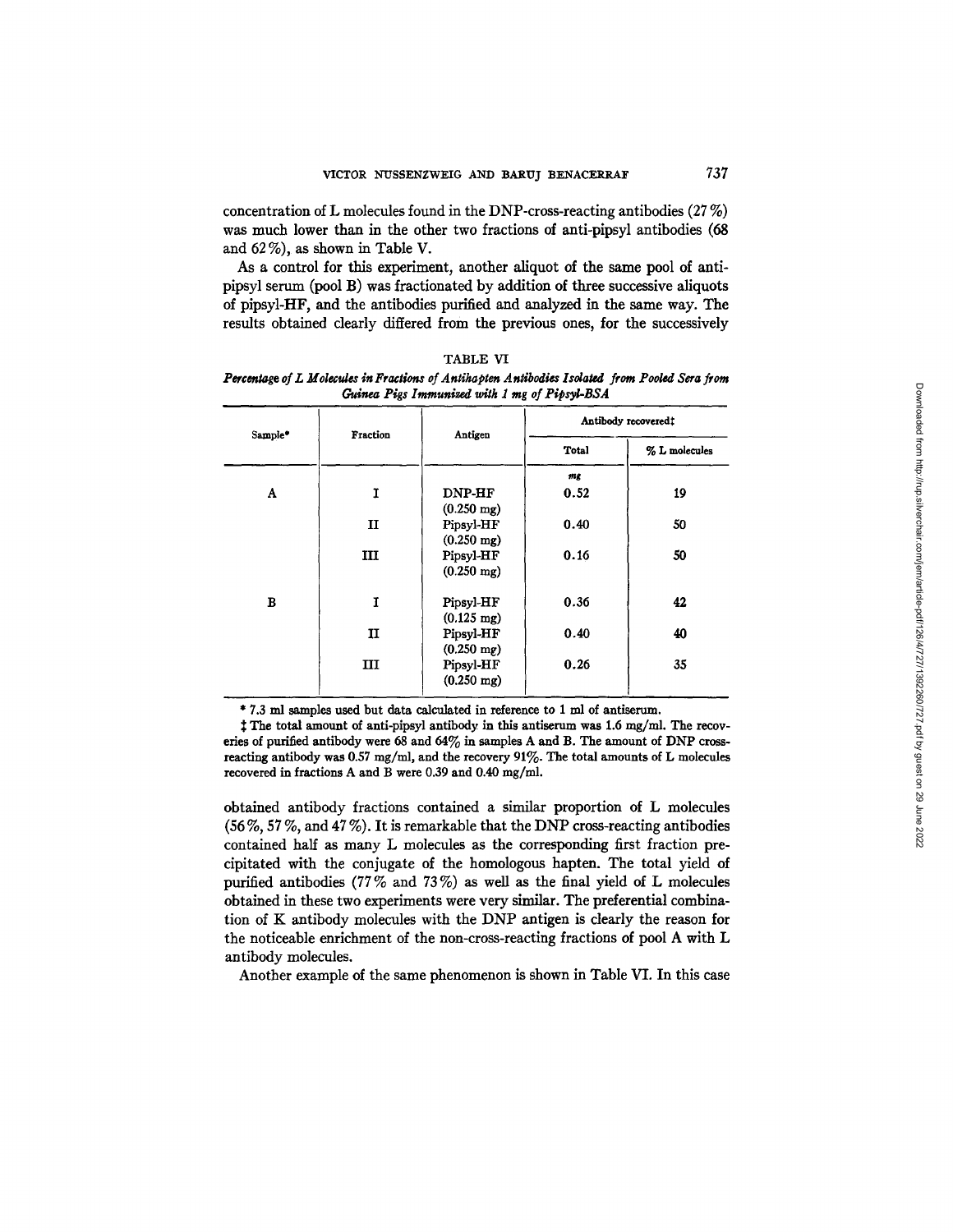the fractionation of antibodies cross-reacting with DNP conjugates was performed with pooled anti-pipsyl BSA sera which contained 1.6 mg of anti-pipsyl antibodies, 35% of which cross-reacted with DNP. While the cross-reacting populations of antibodies contained only 19 % of L molecules, the corresponding first fraction obtained with the homologous hapten contained 42 % of L molecules. The same enrichment of L molecules is also noticed in the purified fractions containing only the non-cross-reacting antibody.

#### DISCUSSION

The data presented on the immune response of guinea pigs to hapten-protein conjugates can be interpreted as demonstrating (a) that the  $\kappa$ - and  $\lambda$ -types of L chains cannot form immunoglobulins with combining sites equally well adapted to certain antigenic determinants and,  $(b)$  that the relative adequacy of each L chain type for the formation of specific antibody combining sites in response to an antigen determines the proportion of *K/L* antibody molecules which are synthesized. These conclusions are based upon the following experimental evidence:

The proportion of  $K$  and  $L$  molecules in some anti-hapten antibodies is markedly different from that found in normal  $\gamma_2$ -globulins. Thus anti-DNP antibodies produced after 3 or 4 wk of immunization with conjugates of this hapten with BGG, BSA, ovalbumin, and guinea pig albumin contain only a small proportion  $(0-10\%)$  of L molecules regardless of the mode of immunization. Furthermore, there is an inverse correlation between the amounts of L molecules in purified anti-DNP antibodies and their average binding affinity for the hapten when different DNP-protein conjugates are used for immunization. Anfi-DNP antibodies produced 2 wk or more after immunization with 1 mg or 0.05 mg of DNP-BGG or of 0.05 mg of DNP-GPA have high binding affinities for  $\epsilon$ -DNP-L-lysine and contain less than 1% of L molecules. A higher proportion of L molecules is found in anti-I)NP antibodies isolated from the sera of guinea pigs immunized with 1 mg of DNP-BSA or DNP-OVA and which show a lower binding affinity for the hapten. The inverse relationship between the binding affinity of anti-DNP antibodies for  $\epsilon$ -DNP-L-lysine and their content in L molecules was clearly demonstrated when the anti-DNP antibodies contained in pools of anti-DNP-BSA antiserum were fractionated according to their binding affinity for the hapten. L molecules constituted close to 12 % of the population of anti-DNP antibody molecules with an average binding affinity for the hapten close to  $10<sup>5</sup>$  liters/mole. In fractions with increased binding affinity the percentage of L molecules decreased progressively, and when a  $K_0$ of the order of 10<sup>7</sup> was reached, less than 1% of molecules bearing  $\lambda$ -chains were detected.

In contrast with the low proportion of L molecules found in anti-DNP antibodies, anti-pipsyl antibodies isolated from guinea pigs immunized with 1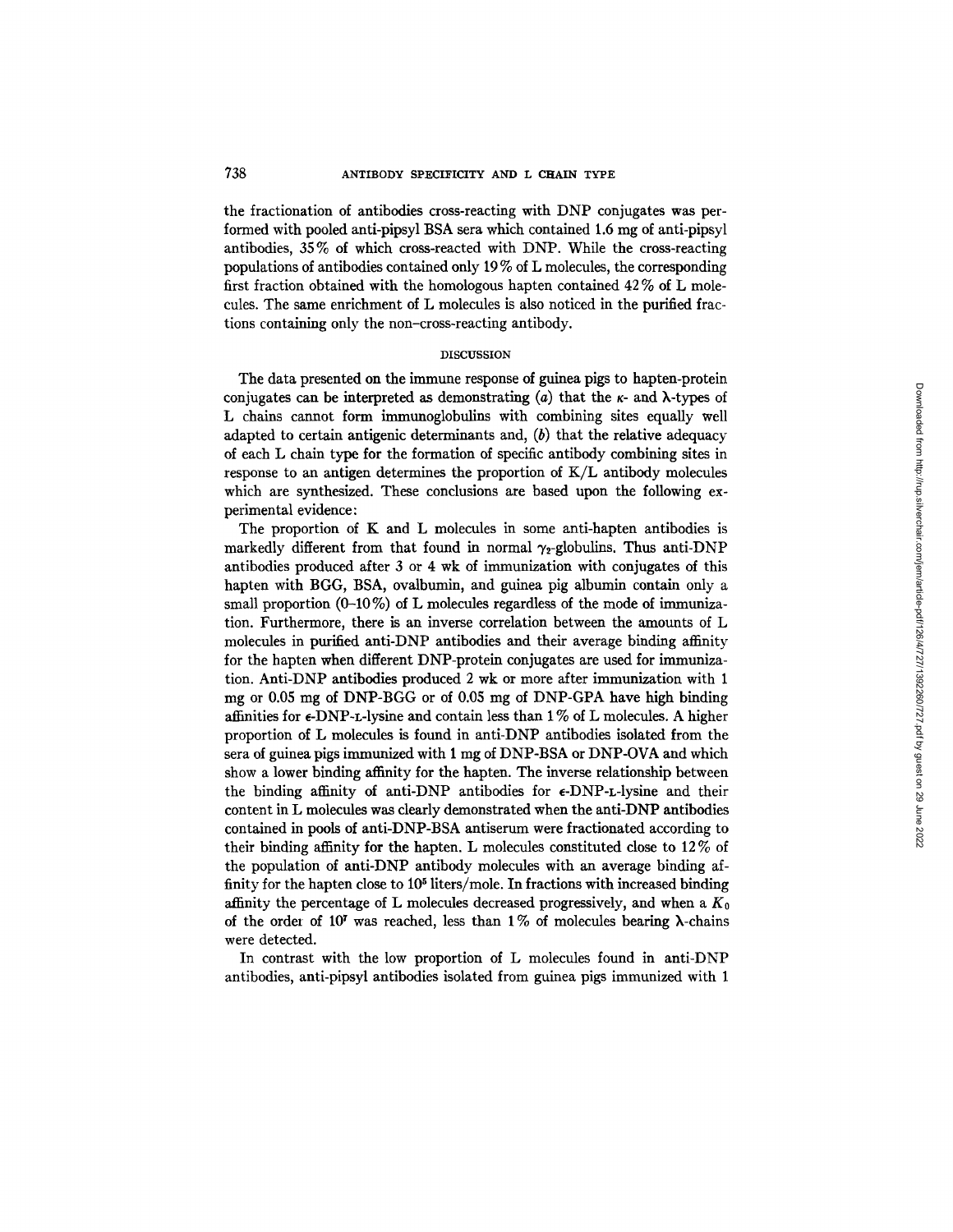mg of pipsyl-BGG or pipsyl-BSA contain in most cases a concentration of L molecules greater than that found in normal  $\gamma_{2}$ -globulins. The relationship between the L chain type and antibody specificity is also clearly indicated by the L chain composition of the anti-pipsyl antibodies which are able to cross-react with DNP antigens. Anti-pipsyl antibodies cross-reacting with the DNP determinants show a much lower concentration of L molecules than those lacking this property. Thus, it appears that the  $\kappa$ -type of L chain is more satisfactory for the formation of the anti-DNP antibody combining site. If the relationship between L chain type and antibody specificity is indeed a general phenomenon, the proportion of both types of L chain synthesized in response to any antigen would be directly related to the relative adequacy of each L chain type for the formation of the corresponding sites. For example, the observation that twice as many K molecules than L molecules are found in normal guinea pig  $\gamma_2$ -globulins would reflect the better adequacy of K molecules for the formation of antibodies against common immunogens.

These data also lend support to the evidence (18-23, 11) that the L chains are involved together with the H chain in determining the immunological specificity of the antibody combining site and raise a problem concerning the mechanism whereby this is achieved. Two hypotheses can be proposed which are not necessarily exclusive. Both hypotheses are based on the premise that the structure of the antibody combining site is determined at least in part by the amino acid sequence of the variable segment of the  $L$  chain.  $(a)$  Differences in the invariant portions of the two types of L chains may restrict or modulate the tertiary or quarternary structure which the molecule may assume and thus indirectly affect the combining site. This explanation would be particularly adequate in the case that the variable portion of both L chain types is found to display precisely the same heterogeneity and assume the very same sequences. (b) The variable portions of the two types of L chains may be characteristically different and the two types of L chains may therefore represent two distinct and finite populations as far as the amino acid sequences in their N terminal half are concerned. This is consistent with the limited evidence available from fingerprinting studies on human Bence-Jones proteins. In this case the type of L chain would define and delimit the possible amino acid sequences that may be found in the variable portion.

The demonstration that the two L chain types can have distinct potentialities for the formation of immunoglobulins of different specificities may have important evolutionary implications considering the advantage conferred by the increased range in configurations which immunoglobulins may assume by virtue of their different L chains.

In the preceding discussion, we have considered only the structural relationship between L chain type and antibody specificity, but another important phenomenon described by Eisen and Siskind (15) has been confirmed in these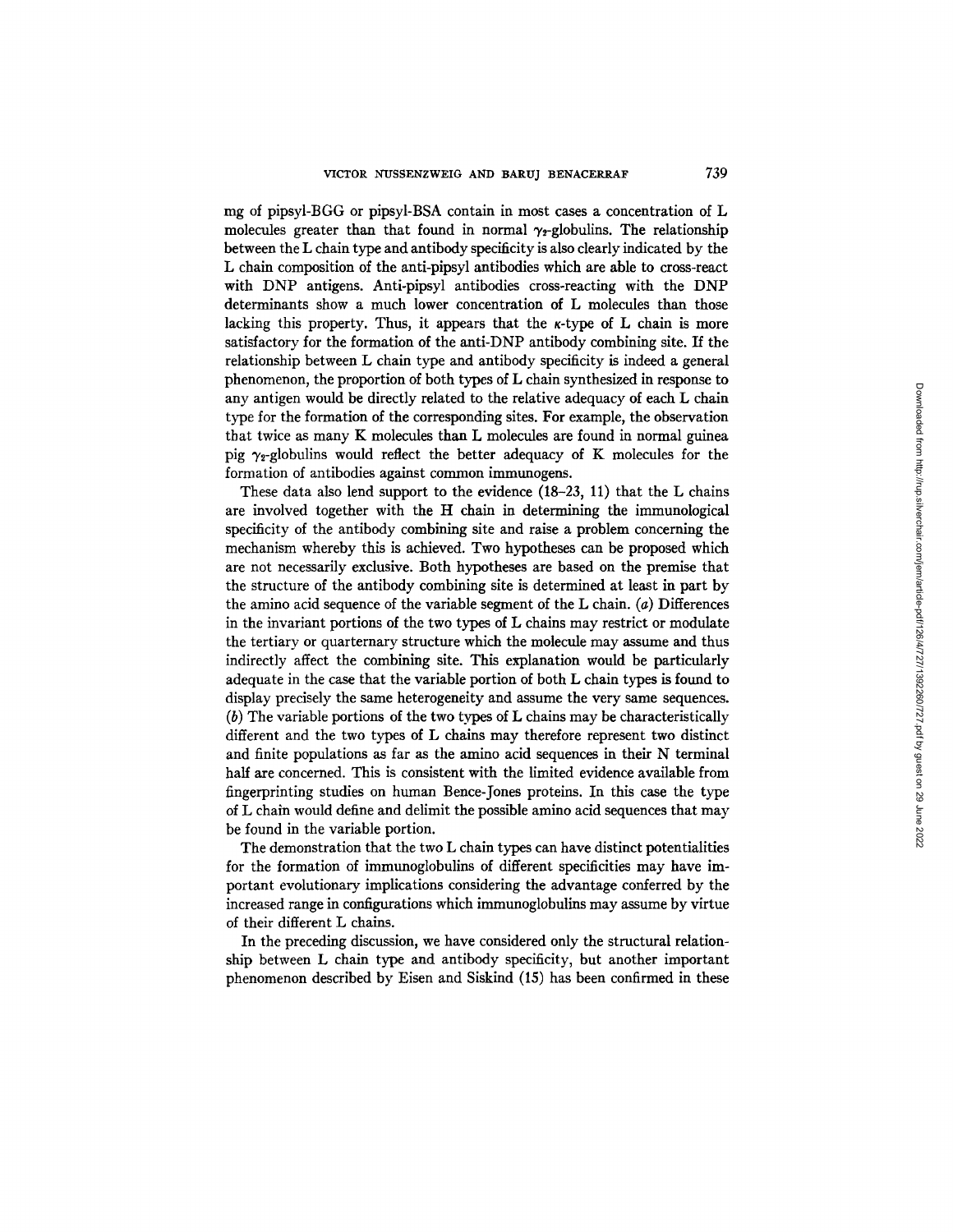experiments, i.e., that precisely those antibody molecules which bind best the immunizing antigen increase in concentration in the course of immunization, by a process which we call "maturation." Thus anti-DNP antibodies obtained from animals immunized with DNP-BGG display increasing binding affinities for the hapten during the course of immunization, and the study of the L chain composition of these antibodies shows that simultaneously with the changes in affinities, there is a decrease in the concentration of molecules bearing the k-type of L chain. Observations which may be of a similar nature were made recently by McGuigan et al. (24). These investigators observed that rabbit anti-DNP antibodies formed shortly after an injection of DNP-BGG differ in their amino acid composition from those synthesized months later.

These quantitative studies permit an analysis of the phenomenon *of"* maturation" of antibody specificity in the course of immunization at the cellular and molecular levels. This phenomenon may be explained in large part by admitting a selection of antibody-forming cells by the antigen. It is a basic underlying assumption that antibody-producing cells synthesize a single homogeneous antibody, with a single type of L chain, and this is consistent with most of the experimental data available (25-27). The observed increase in the affinities of the antibodies during the course of immunization could result from the preferential stimulation of cells synthesizing higher affinity antibody, which have a distinctive advantage in their capacity to bind antigen. This advantage would be of course particularly important in the presence of limiting amounts of antigens. The observation that sensitized cells proliferate and differentiate specifically in response to antigen, as well as the fact that continuous antibody synthesis depends in general upon the availability of antigen, favor this interpretation.

There is evidence, however, that another mechanism involving some form of immunological inhibition as postulated by Eisen (28) intervenes in determining the population of cells engaged in specific antibody synthesis. This is strongly suggested by the data on the response of guinea pigs to two different doses of DNP-BGG (Table I). The anti-DNP antibodies produced by these animals after 1 mg or 0.05 mg of this antigen differ widely in their binding affinity for the antigen. The "maturation" process appears to be distinctly slower in the animals receiving a higher dose of antigen, in terms of the concentration and binding affinities of the anti-hapten antibody found in their serum a few weeks after antigen injection. These results and similar observations by Goidl et al.<sup>8</sup> suggest that excess of antigen, even when administered in complete adjuvant, is still capable of selectively inhibiting cells capable of synthesizing the highest affinity antibodies.

These experiments also show that in order to interpret correctly the relation-

<sup>3</sup> Goidl, E. A., W. E. Paul, G. W. Siskind, B. Benacerraf. 1966. In preparation.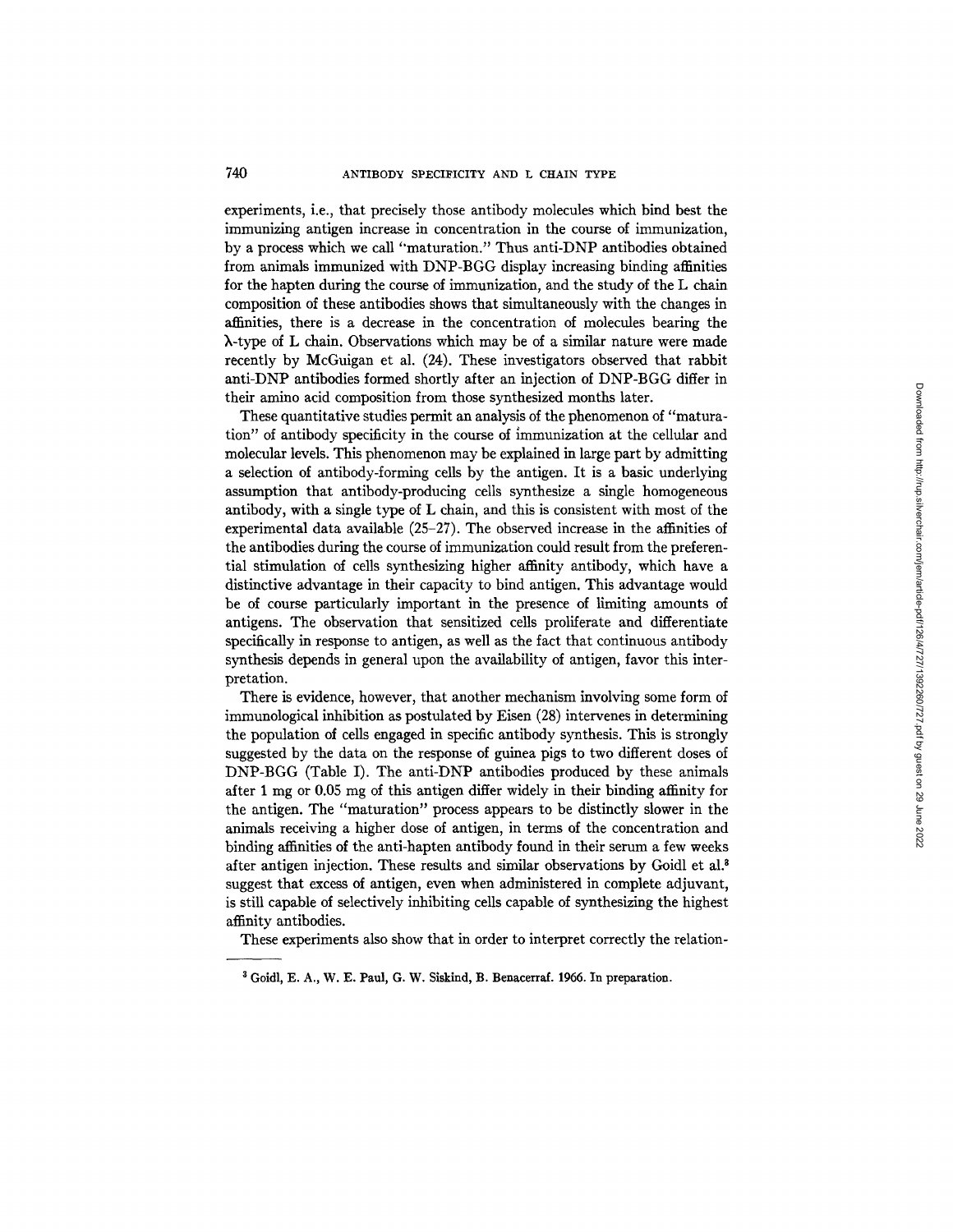ship between any structural feature found in antibodies with their specificity, it is of great importance to take into account not only the changes in immunoglobulin populations which occur with time after immunization but also the effect of dose on the parameters of the antibody response.

Phenomena have been described which are responsible for the selection of L chain types in immunoglobulins based upon the specificity of the corresponding antibodies for the immunizing antigen; it is theoretically possible that similar phenomena play a role in the selection of the H chain type, and therefore of immunoglobulin classes, in the course of immunization.

### **SUMMARY**

Two types of light polypeptide chain ( $\kappa$  and  $\lambda$ ) are present in guinea pig immunogtobulins. The ratios of *K/L* molecules in anti-hapten antibodies differ sometimes markedly from that found in normal serum. Anti-DNP antibodies and anti-pipsyl antibodies have, respectively, a higher and a lower than normal K/L ratio. The possibility that the L chain type affects the range of configurations which the antibody-combining site may assume was investigated. Fractional precipitation of anti-DNP antibodies from serum of guinea pigs immunized with DNP<sub>44</sub>-BSA was performed using limiting amounts of antigen. Antibody fractions were purified from each precipitate, their affinities for  $\epsilon$ -DNP-L-lysine measured by fluorescence quenching  $(K_0)$  and the  $K/L$  ratio estimated by precipitation with specific antisera. Increasing concentrations of L molecules were found in fractions with decreasing  $K_0$ . In other experiments, fractional precipitation and purification of antibodies which cross-react with DNP was performed in serum of animals immunized with pipsyl-BGG. The *K/L* ratio in antibodies isolated from these fractions was much higher than in fiactions which do not cross-react with DNP. These results show that K molecules are better adapted to react with the DNP hapten than L molecules. The K/L ratio in anti-DNP antibody was shown to increase in the course of immunization, at the same time that the  $K_0$  is increasing. This rise in  $K_0$  is markedly delayed when larger doses of antigen are employed.

The authors would like to thank Mrs. Elinor Murphy and Mr. Robert Bloom for having written the computer program used to facilitate calculations of equilibrium dialysis, as well as to acknowledge the valuable cooperation of the staff of the Section on Communications Science of the Department of Neurology of the New York University Medical Center. We would like to thank Dr. W. E. Paul for the gift of some samples of purified anti-DNP antibody. We also acknowledge the excellent technical assistance of Miss Carolyn Fuss.

### BIBLIOGRAPHY

- 1. Nussenzweig, V., M. E. Lamm, and B. Benacerraf. 1955. Presence of two types of L polypeptide chains in guinea pig 7S immunoglobulins. *J. Exptl. Med.* 124:787.
- 2. Nussenzweig, V., and B. Benacerraf. 1966. Quantitative variations in L chain types in guinea pig anti-hapten antibodies. *J. Exptl. Med.* 124:805.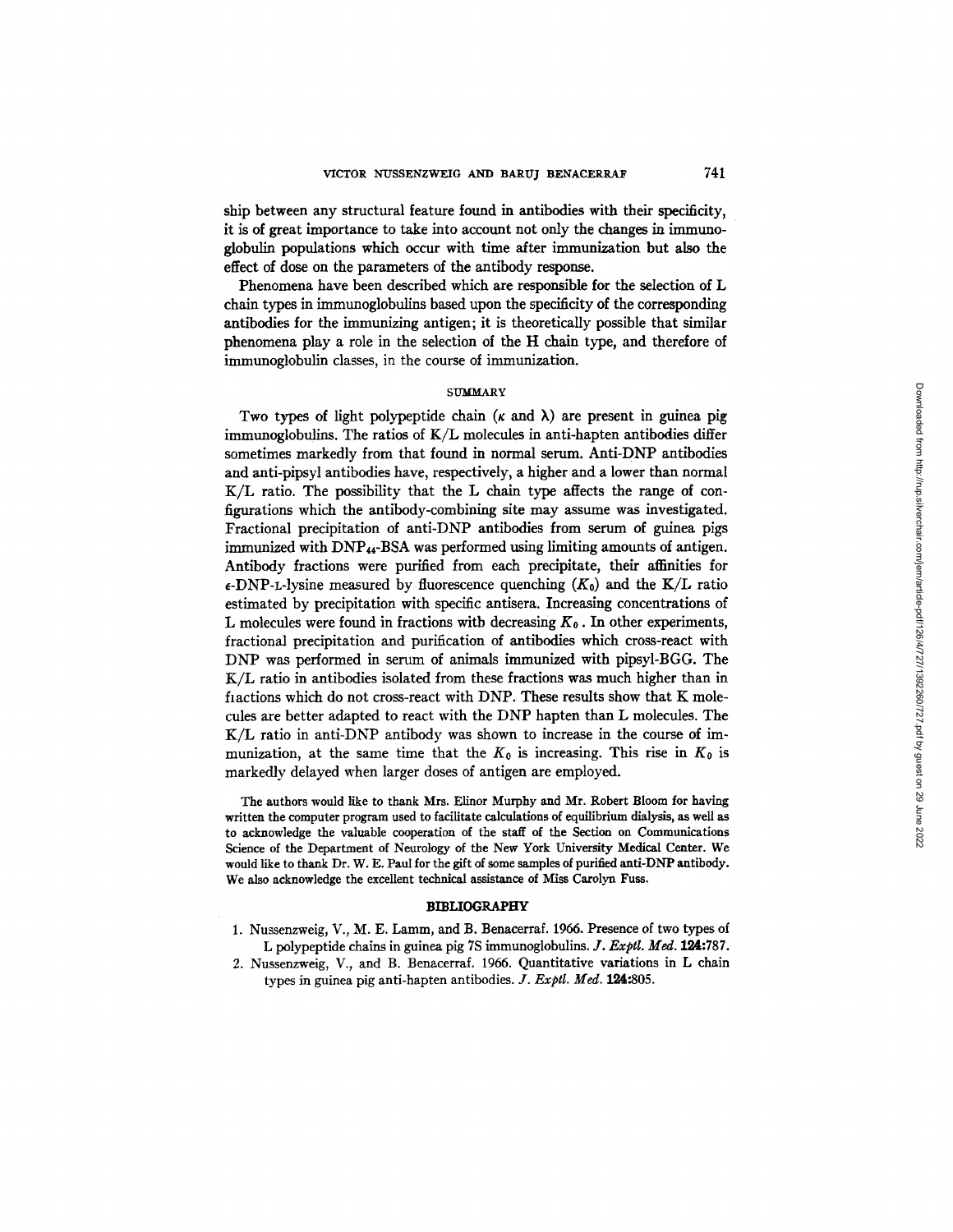- 3. Mannik, M., and H. G. Kunkel. 1963. Localization of antibodies in group I and group II 3"-globulins. *J. Exptl. Med.* 118:817.
- 4. Franklin, E. C., and H. H. Fudenberg. 1964. Antigenic heterogeneity of human Rh antibodies, rheumatoid factors, and cold agglutinins. *Arch. Biochem. BIOphys.* 104:433.
- 5. Leddy, J. P., and R. F. Bakemeier. 1964. Structural aspects of human erythrocyte autoantibodies. I. L. chain types and electrophoretic dispersion. *J. Exptl.*  Med. 121:1.
- 6. Harboe, M., R. Van Furth, H. Schubothe, K. Lind, and R. S. Evans. 1964. Exclusive occurrence of *K*-chains in isolated cold haemagglutinins. *Scand. J. Haematol.* 2:259.
- 7. Poulik, M. D., and J. Lusher. 1967. Immunologic characterization of an antihemophilic globulin (AHG) antibody. *Federation Proc.* 26:312.
- 8. Nussenzweig, V., and B. Benacerraf. 1966. Presence of identical antigenic determinants in the Fd fragments of  $\gamma_1$  and  $\gamma_2$  guinea pig immunoglobulins. J. *Immunol.* 97:171.
- 9. Oettgen, H. F., R. A. Binaghi, and B. Benacerraf. 1965. Hexose content of  $\gamma_1$  and 72 immunoglobulins. *Proc. Soc. Exptl. Biol. Med.* 118:336.
- 10. Nisonofl, A. 1964. Enzymatic digestion of rabbit gamma globulin and antibody and chromatography of digestion products. *Methods Med. Res.* 10:134.
- 11. Lamm, M. E., V. Nussenzweig, and B. Benacerraf. 1966. Isolation of purified H and L polypeptide chains from guinea pig  $\gamma_2$  immunoglobulin after mild reduction. *Immunology.* 10:309.
- 12. Eisen, H. N. 1964. Preparation of purified anti-2,4-dinitrophenyl antibodies. *Methods Meal. Res.* 10:94.
- 13. Eisen, H. N., M. E. Carsten, and S. Behman. 1954. Studies of hypersensitivity to low molecular weight substances. III. The 2,4-dinitrophenyl group as a determinant in the precipitin reaction. *J. Immunol.* 73:296.
- 14. Biozzi, G., B. Benacerraf, C. Stiffel, B. N. tialpern, and D. Mouton. 1957. Influence de la quantité d'iode fixée sur les protéines sériques normales et moditiées par la chaleur sur la phagocytose de ces colloides par les cellules du S.R.E. *Ann. Inst. Pasteur.* 92:89.
- 15. Eisen, H. N., and G. W. Sisking. 1964. Variations in affinities of antibodies during the immune response. *Biochemistry.* 3:996.
- 16. Siskind, G. W., W. E. Paul, and B. Benacerraf. 1966. Studies on the effect of the carrier molecules on anti-hapten antibody synthesis. *J. Exptl. Med.* 123:688.
- 17. Nussenzweig, V., and B. Benacerraf. 1964. Studies on the properties of fragments of guinea pig  $\gamma_1$  and  $\gamma_2$  antibodies obtained by papain digestion and mild reduction. *J. lmmunol.* 93:1008.
- 18. Edelman, G. M., B. Benacerraf, Z. Ovary, and M. D. Poulik. 1961. Structural differences among antibodies of different specificities. *Proc. Natl. Acad. Sci. U.S.* 41:1751.
- 19. Edelman, G. M., D. E. Olins, J. A. Gaily, and N. D. Zinder. 1963. Reconstitution of immunological activity by interaction of polypeptide chains of antibodies. *Proc. Natl. Acad. Sd. U.S.* 50:753.
- 20. Franěk, F., O. Kotýnec, L. Šymek, and J. Zikán. 1964. S-sulphonate and anti-